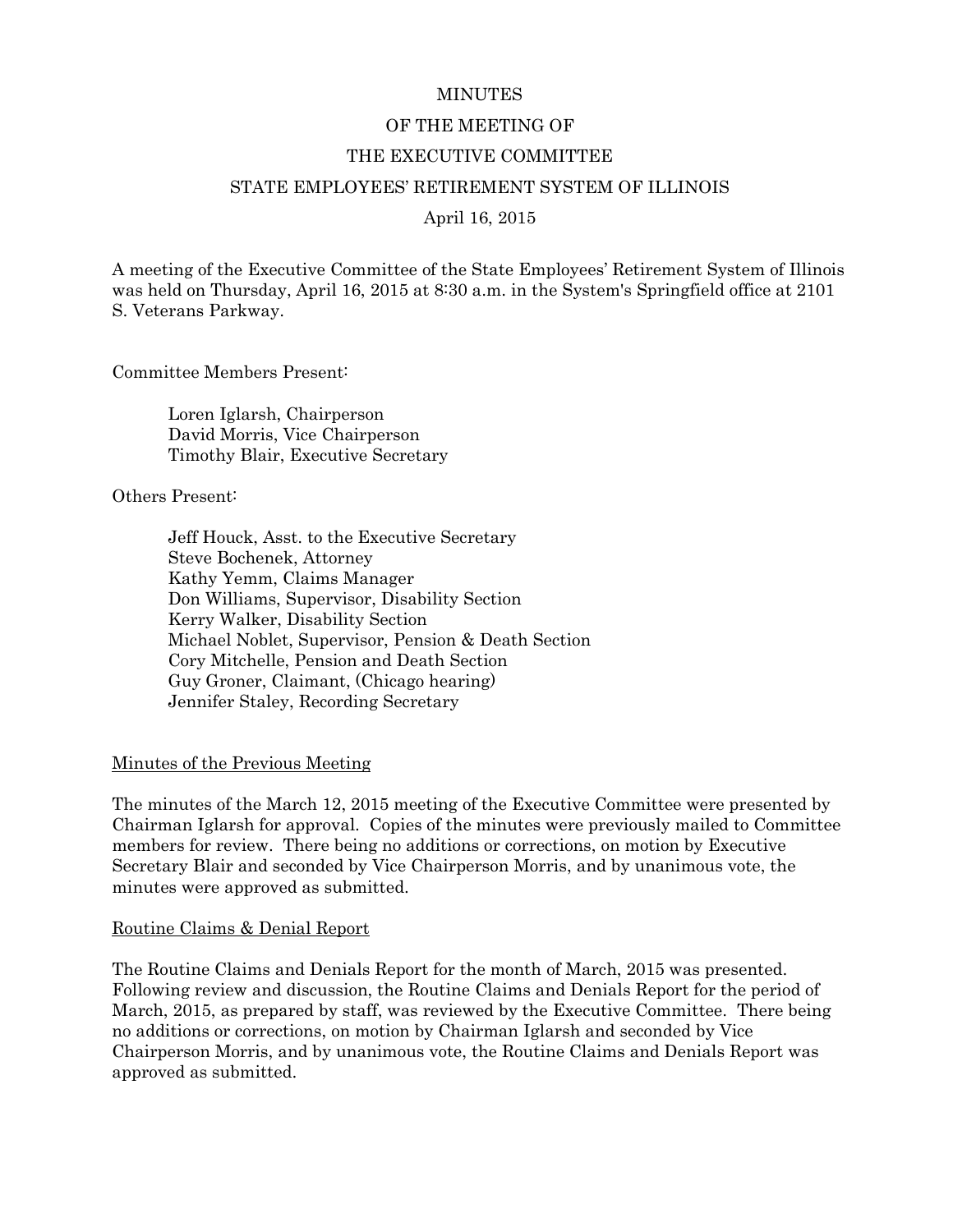# Old Business

# Karen Dillon – Pension – Repayment of Survivor Cont. Refund – Atty. Recommendation

When Karen A. Dillon retired January 1, 2007 she was paid a survivor contribution refund because she did not have an eligible survivor at that time. Subsequent to her retirement and before her death on October 25, 2014 she entered into a civil union. Her surviving spouse, Mary Ray, is asking to be allowed to repay the survivor contribution refund because Karen A. Dillon was never notified after Illinois amended the law to recognize civil unions that she could repay and qualify her spouse.

Mary Ray attended the March 12, 2015 Executive Committee meeting to state her situation. Her case was referred to SERS' attorney, Stephen Bochenek, for a recommendation to be presented at the April meeting.

At the April 16, 2015 meeting Attorney Bochenek presented a recommendation, No. 2015-05, which states that due to the statutes applicable to the System, the petitioner is not entitled to repay the refund of the survivors annuity contributions previously paid to Karen A. Dillon, the member of the system. The Committee recommends that the appeal of Mary Ray, be denied. Motion to approve the denial was made by Executive Secretary Blair, seconded by Chairman Iglarsh. All were in favor, with the exception of Vice Chairperson Morris who recused himself based on the fact that he was not on the Committee when the appeal was heard and that he was an aquantance of the claimant.

# New Business

## Gregory Patton – Temporary Disability

Gregory Patton works as a Correctional Officer for IDOC. He last worked on June 7, 2008. He began a medical leave of absence on June 15, 2008 due to an injury. He was paid a temporary benefit from July 15, 2008 through October 31, 2009. His temporary benefits were terminated due to an independent medical exam. The Executive Committee denied his appeal at the January 21, 2010 meeting.

He requested a written re-appeal to the Executive Committee because his medical condition has worsened. In addition, he has received a settlement from IWCC. It has been past the five year period since his benefits were terminated.

The Committee, after discussion with staff, determined that it would be necessary for the staff to take a closer look at this case and to defer at this time.

## Darnell Parker – Occupational Disability – (Personal hearing Chicago – 9:30 a.m.)

Darnell Parker called the morning of the meeting and cancelled his hearing.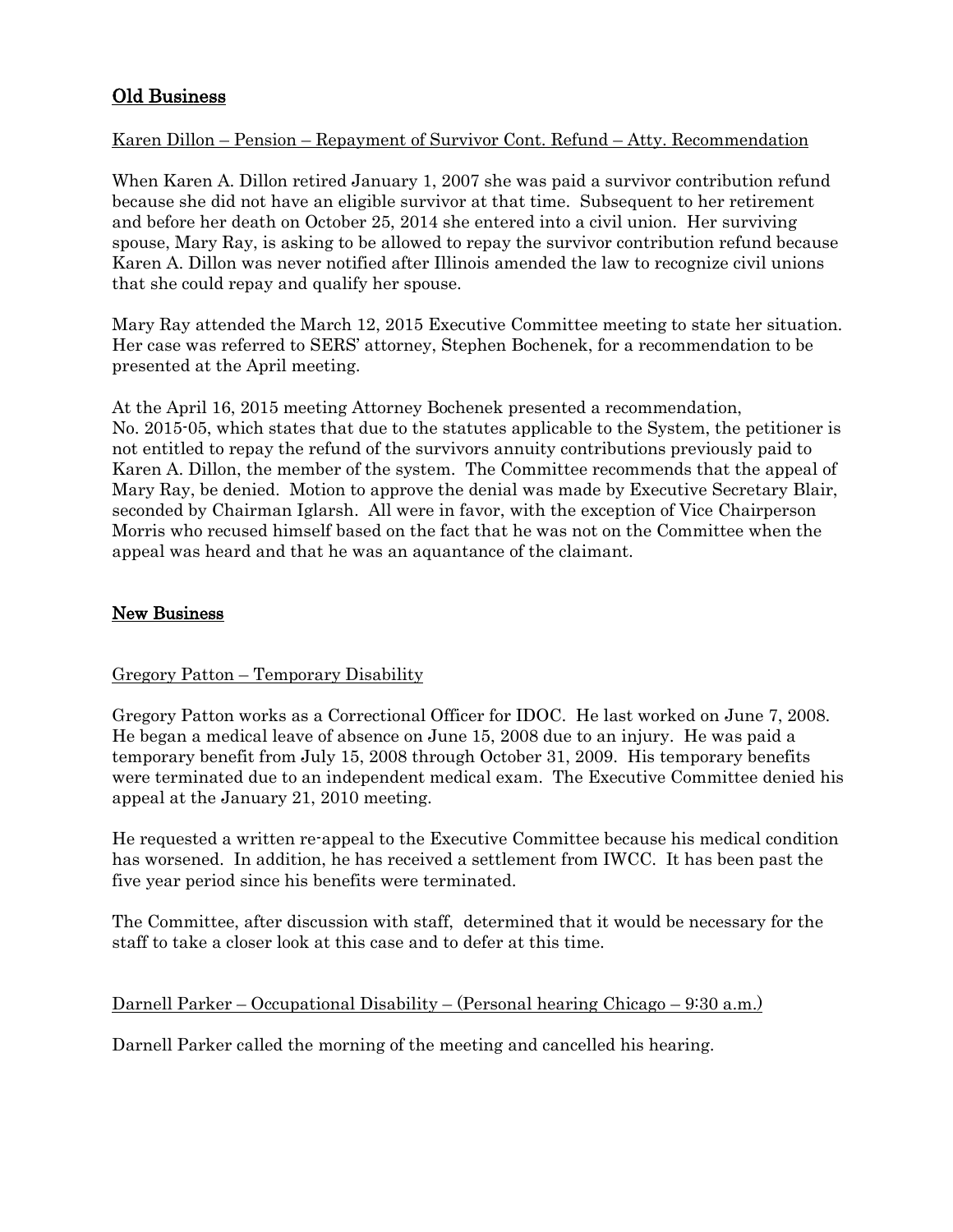# Guy Groner – Pension – Requesting Retro Pension (Person hearing Chicago – 10:00 a.m.)

Guy Groner ceased state employment in October, 1998. Mr. Groner was first eligible for a pension annuity on October 1, 2013, the month following his  $60<sup>th</sup>$  birthday.

In November 2014 Mr. Groner contacted SERS and requested the cost to purchase a refund previously taken and for a reciprocal pension estimate with an effective date of January 1, 2015.

Mr. Groner purchased the refund in December, 2014. Mr. Groner has not yet submitted a retirement packet to SERS.

Mr. Groner is requesting his pension be paid retroactive to October 1, 2013, even though he made a service purchase in December, 2014.

After discussing the case, a motion was made by Chairman Iglarsh to allow his pension be paid retroactively and to refund the service purchase amount. This motion was seconded by Executive Secretary Blair. All were in favor.

#### Harvey Stortzum – Social Security Overpayment

Harvey Stortzum is employed by the Illinois Department of Transportation, District 7 as a Highway Maintainer. Mr. Stortzum last worked on October 21, 2011 and began receiving a nonoccupational disability benefit from SERS on October 2, 2012 in the amount of \$2,973.50 per month.

Though Mr. Stortzum will turn age 65 on July 16, 2015, he will remain eligible to receive noccupational disability benefits until October 31, 2017, when his 5 year anniversary expires. He has 17 years and 2 months of total service with the State of Illinois at this time and recently began receiving Social Security disability benefits.

Mr. Stortzman contacted SERS on August 19, 2014 and informed us that he had received a large check from SSA in the amount of \$35,424.00 and that he used Midwest Disability Law, the law firm that SERS had referred to him. The disability specialist informed Mr. Stortzum not to spend the money from SSA until the offset was established and the correct amount was paid back to SERS. The disability specialist informed the member that SERS would take a large portion of his check, but would not take more than the amount that he received from SSA and that any amount left over was considered his.

SSA confirmed that Mr. Stortzum would be eligible to receive Social Security benefits dating back to August 1, 2012 in the amount of \$961.00. A letter was mailed to the member on August 26, 2014 revealing that his new noccupational disability amount would be in the amount of \$2,012.50, less the \$961.00 he would begin receiving from SSA. He was also informed that he was required to pay back the monthly amount that SSA would be paying him dating back to October 2, 2012, the date he became eligible to receive SSA disability benefits; this calculated to an overpayment in the amount of \$21,111.00. Mr. Stortzum promptly mailed a check for \$21,111.00 and received a letter form SERS' Vouchering Department on September 30, 2014 acknowledging receipt of the overpayment and was led to believe for the next four months his SERS debt was paid in full.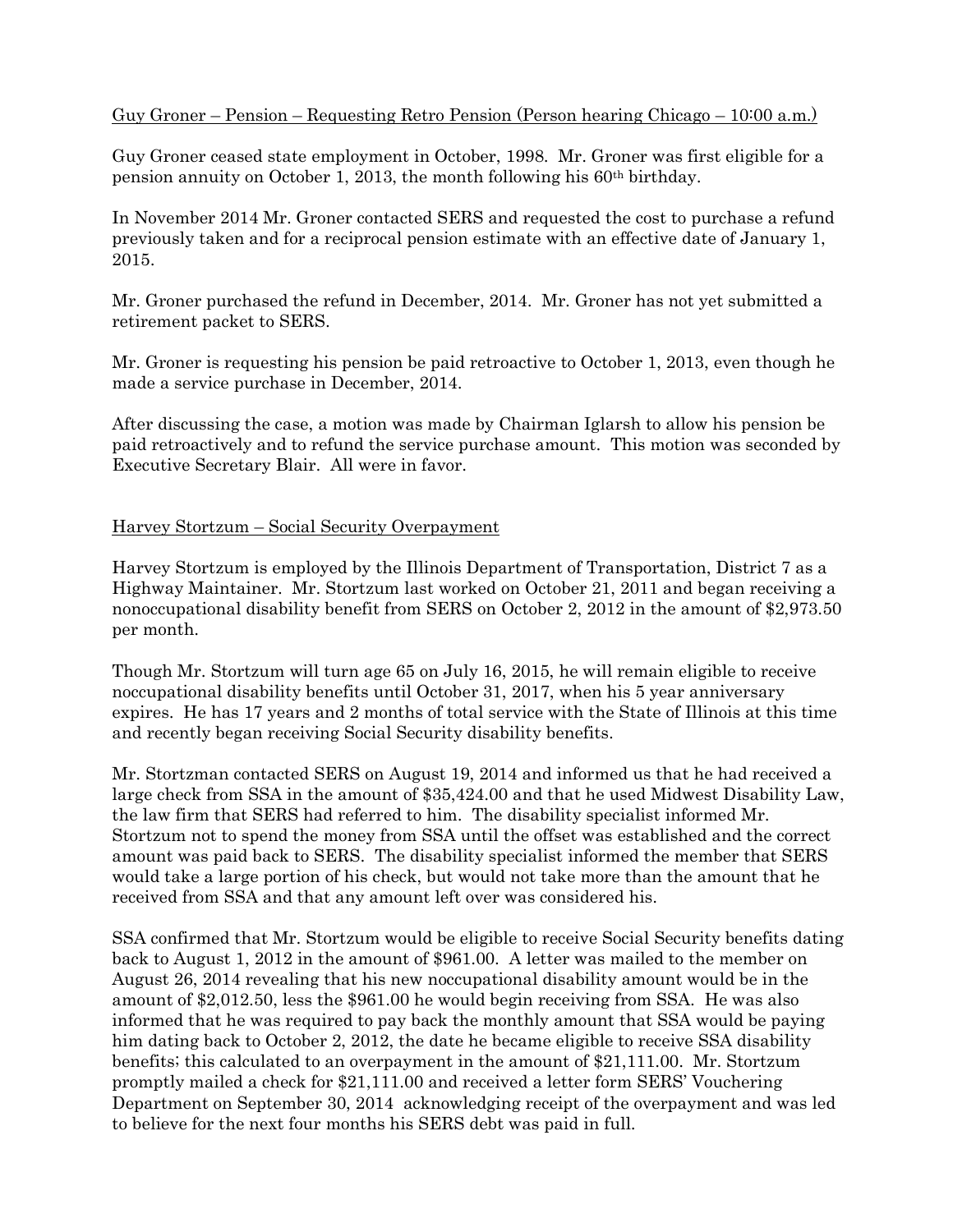On January 6, 2015 SERS received a faxed SSA award notice dated August 23, 2014 from Midwest Disability revealing that the member was receiving \$1,664.00 per month from SSA. This created a new overpayment of an additional \$703.00 per month, in addition to another 4 months of offsetting the incorrect amount.

On January 9, 2015 a letter was mailed to the member indicating that he was again overpaid by SERS, this time in the amount of \$18,958.32 bringing his overpayment to \$40,069.32. Mr. Stortzum was originally informed by his disability specialist that anything over the 21,111.00 was his to keep. He was also informed that he would never be expected to pay back more than \$35,424.00, the amount of the original check that SSA mailed him.

Mr. Stortzum has verbally expressed his concerns to SERS regarding the incorrect overpayment amount and has recently had an informal conference. He has since that time mailed a letter to SERS requesting that the Executive Committee give him special considerations for this situation, as he feels he has done nothing wrong. Mr. Stortzum has always done what was asked of him by SERS, but says his life has been in complete turmoil since receiving his January letter. Mr. Stortzum is also very concerned about his taxes.

After the Executive Committee discussed the case, it was decided to continue collecting the overpayment. A motion was made by Chairperson Iglarsh to offer Mr. Storzum the payment plan of \$100 per month towards his overpayment. This was seconded by Vice Chairperson Morris. All were in favor.

## Michael Lesser - Nonoccupational 90 Day Waiver

Michael Lesser works as a Child Welfare Specialist II for DCFS. He last worked on March 17, 2013. He began a medical leave of absence on March 22, 2013.

He has requested a written appeal to the Executive Committee so that the 90 day filing limitation can be waived.

After some discussion, Executive Secretary Blair moved for approval of the appeal of the 12 month filing limitation, seconded by Chairman Iglarsh. All were in favor.

## Vincent Basile, Jr. – Occupational 12 Month Waiver

Vincent Basile, Jr., is an individual who works as a highway maintainer for the Illinois Department of Transportation. He stopped working on December 14, 2009 and placed on a service connected LOA as of December 15, 2009.

The member alleges disability due to injuries he sustained by a motor vehicle accident while working. He underwent a course of medical treatment and therapy and returned to work on January 14, 2011.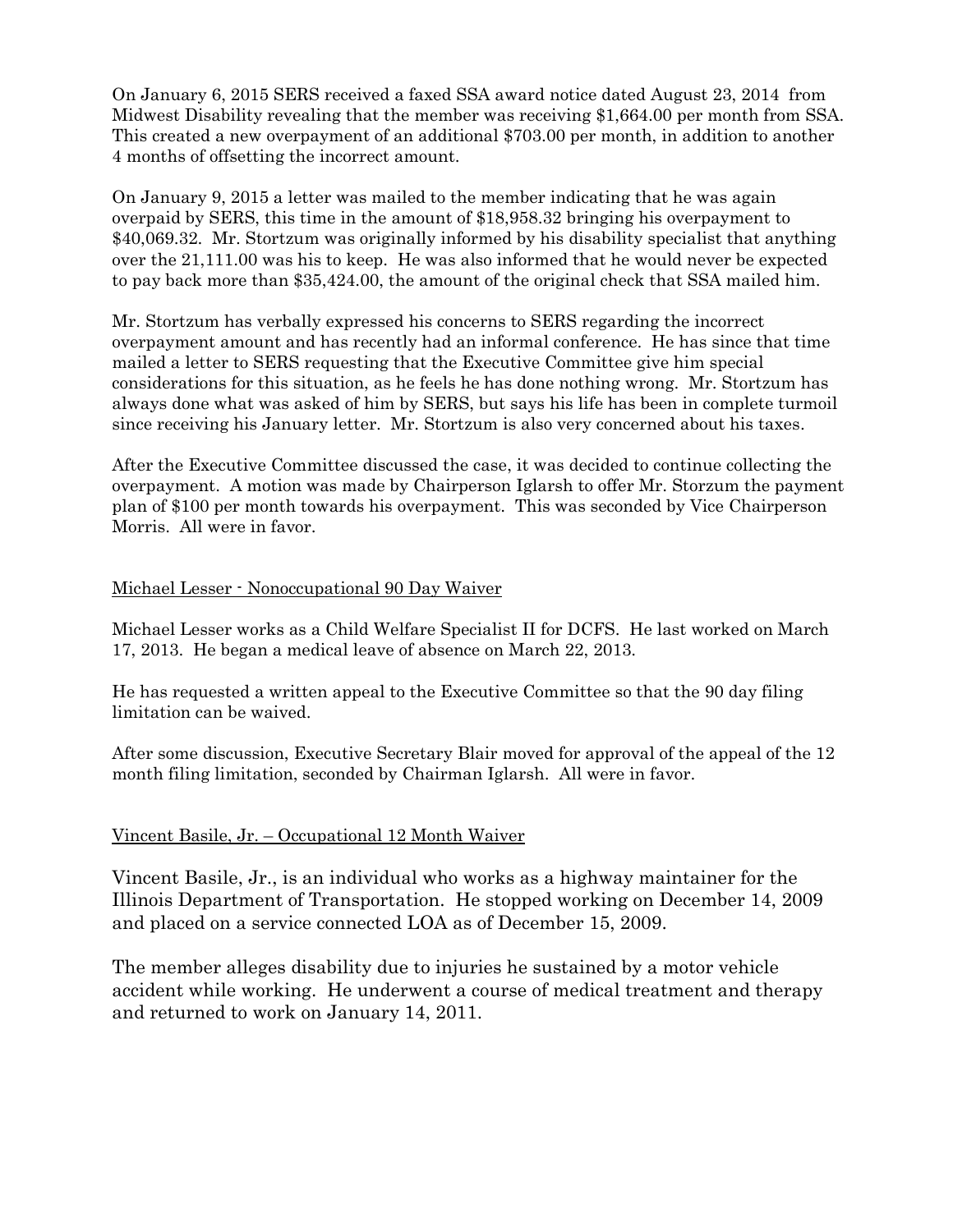The member received workers' compensation benefits for his injuries. He is asking the Executive Committee to waive the 12 month filing period for occupational disability benefits.

After some discussion, Executive Secretary Blair moved for approval of the appeal of the 12 month filing limitation, seconded by Chairman Iglarsh. All were in favor.

# Christie Piette – Pension – Wants Unreduced Pension

Christie Piette came into the SERS office on December 11, 2014 for a pension estimate. She met with an individual from our Field Services Department who provided her with a pension estimate with a February 1, 2015 retirement effective date.

Based on this information, Ms. Piette retired effective February 1, 2015. Once her pension was processed, it came to the attention of the Pension Department that Ms. Piette was one month short of meeting the Rule of 85. She was still eligible for a pension, but it was reduced down to 85 percent of her pension.

Ms. Piette is asking for her pension to remain effective February 1, 2015 and to receive an unreduced pension as she made her decision based on information given to her by SERS.

After some discussion, a motion was made by Executive Secretary Blair to approve her request to receive an unreduced pension, seconded by Vice Chairperson Morris. All were in favor.

## Jeffrey Nelson, Wants Social Security Offset Removal Removed

Jeffrey Nelson began receiving a retirement annuity effective January 1,2003. Mr. Nelson elected the social security offset removal in 2009 when this option became available. This election reduced his pension by \$71.95 per month.

Mr. Nelson's wife was a teacher and did not pay in to Social Security. Due to the Government Pension Offset, she is not eligible to receive any money from Social Security as a widow, making the social security offset removal unnecessary.

Mr. Nelson is asking for the social security offset removal to be taken off of his penion as soon as possible. He is also asking to be paid back for the reductions made.

After some discussion, a motion was made by Chairman Iglarsh to allow the Social Security offset removal to be taken off his pension, but not to allow a refund of the previously offset amount, seconded by Vice Chairperson Morris. All were in favor.